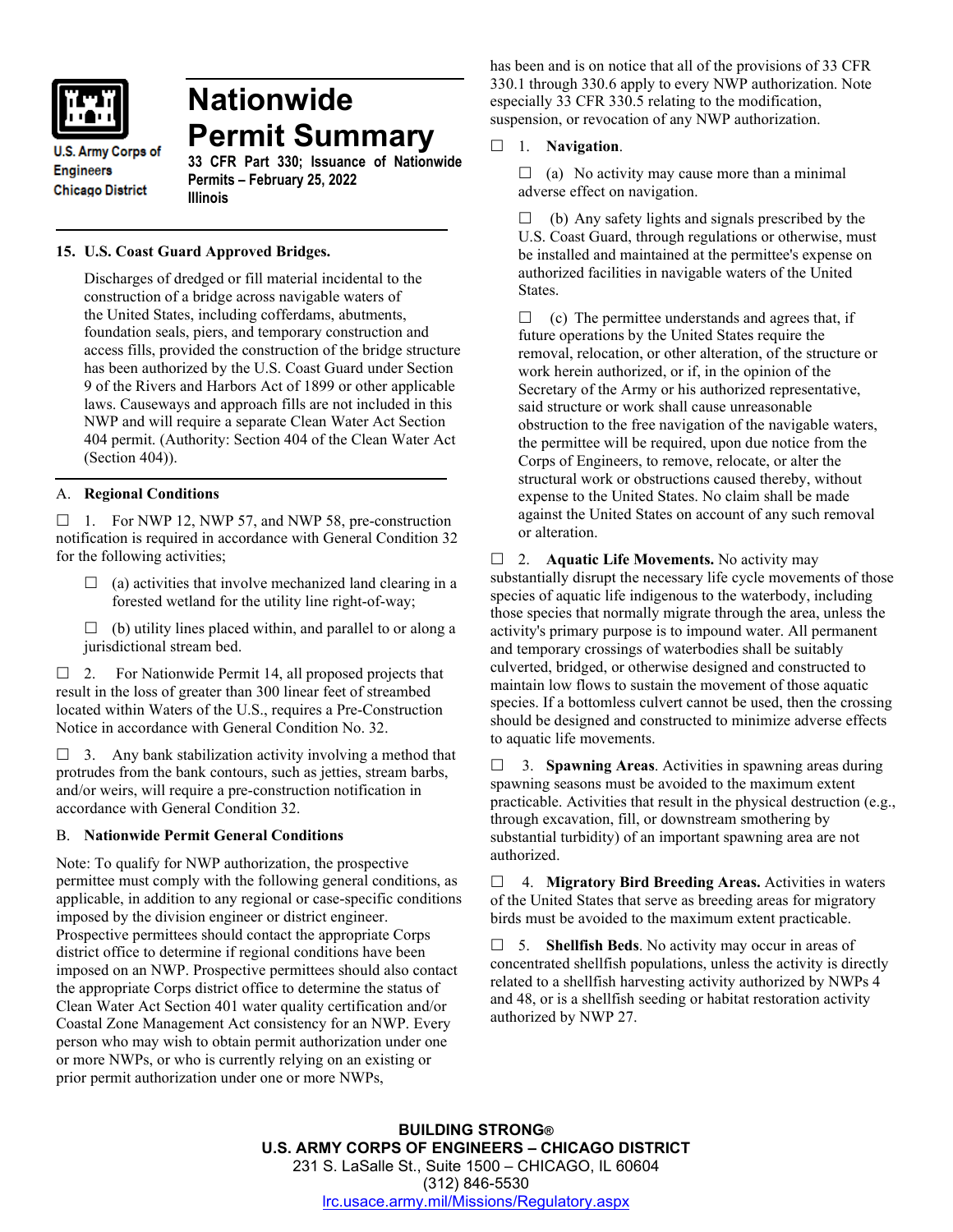6. **Suitable Material**. No activity may use unsuitable material (e.g., trash, debris, car bodies, asphalt, etc.). Material used for construction or discharged must be free from toxic pollutants in toxic amounts (see section 307 of the Clean Water Act).

 7. **Water Supply Intakes**. No activity may occur in the proximity of a public water supply intake, except where the activity is for the repair or improvement of public water supply intake structures or adjacent bank stabilization.

 8. **Adverse Effects from Impoundments**. If the activity creates an impoundment of water, adverse effects to the aquatic system due to accelerating the passage of water, and/or restricting its flow must be minimized to the maximum extent practicable.

 9. **Management of Water Flows**. To the maximum extent practicable, the pre-construction course, condition, capacity, and location of open waters must be maintained for each activity, including stream channelization, storm water management activities, and temporary and permanent road crossings, except as provided below. The activity must be constructed to withstand expected high flows. The activity must not restrict or impede the passage of normal or high flows, unless the primary purpose of the activity is to impound water or manage high flows. The activity may alter the pre-construction course, condition, capacity, and location of open waters if it benefits the aquatic environment (e.g., stream restoration or relocation activities).

 10. **Fills Within 100-Year Floodplains**. The activity must comply with applicable FEMA-approved state or local floodplain management requirements.

□ 11. **Equipment**. Heavy equipment working in wetlands or mudflats must be placed on mats, or other measures must be taken to minimize soil disturbance.

 12. **Soil Erosion and Sediment Controls**. Appropriate soil erosion and sediment controls must be used and maintained in effective operating condition during construction, and all exposed soil and other fills, as well as any work below the ordinary high water mark or high tide line, must be permanently stabilized at the earliest practicable date. Permittees are encouraged to perform work within waters of the United States during periods of low-flow or no-flow, or during low tides.

 13. **Removal of Temporary Fills**. Temporary structures must be removed, to the maximum extent practicable, after their use has been discontinued. Temporary fills must be removed in their entirety and the affected areas returned to pre-construction elevations. The affected areas must be revegetated, as appropriate.

 14. **Proper Maintenance**. Any authorized structure or fill shall be properly maintained, including maintenance to ensure public safety and compliance with applicable NWP general conditions, as well as any activity-specific conditions added by the district engineer to an NWP authorization.

 15. **Single and Complete Project**. The activity must be a single and complete project. The same NWP cannot be used more than once for the same single and complete project.

## 16. **Wild and Scenic Rivers**.

 $\Box$  (a) No NWP activity may occur in a component of the National Wild and Scenic River System, or in a river officially designated by Congress as a "study river" for possible inclusion in the system while the river is in an official study status, unless the appropriate Federal agency with direct management responsibility for such river, has determined in writing that the proposed activity will not adversely affect the Wild and Scenic River designation or study status.

 $\Box$  (b) If a proposed NWP activity will occur in a component of the National Wild and Scenic River System, or in a river officially designated by Congress as a "study river" for possible inclusion in the system while the river is in an official study status, the permittee must submit a preconstruction notification (see general condition 32). The district engineer will coordinate the PCN with the Federal agency with direct management responsibility for that river. Permittees shall not begin the NWP activity until notified by the district engineer that the Federal agency with direct management responsibility for that river has determined in writing that the proposed NWP activity will not adversely affect the Wild and Scenic River designation or study status.

 $\Box$  (c) Information on Wild and Scenic Rivers may be obtained from the appropriate Federal land management agency responsible for the designated Wild and Scenic River or study river (e.g., National Park Service, U.S. Forest Service, Bureau of Land Management, U.S. Fish and Wildlife Service). Information on these rivers is also available at: http://www.rivers.gov/.

□ 17. **Tribal Rights**. No activity or its operation may impair reserved tribal rights, including, but not limited to, reserved water rights and treaty fishing and hunting rights.

# 18. **Endangered Species**.

 $\Box$  (a) No activity is authorized under any NWP which is likely to directly or indirectly jeopardize the continued existence of a threatened or endangered species or a species proposed for such designation, as identified under the Federal Endangered Species Act (ESA), or which will directly or indirectly destroy or adversely modify the critical habitat of such species. No activity is authorized under any NWP which "may affect" a listed species or critical habitat, unless ESA section 7 consultation addressing the consequences of the proposed activity on listed species or critical habitat has been completed. See 50 CFR 402.02 for the definition of "effects of the action" for the purposes of ESA section 7 consultation, as well as 50 CFR 402.17, which provides further explanation under ESA section 7 regarding "activities that are reasonably certain to occur" and "consequences caused by the proposed action."

 $\Box$  (b) Federal agencies should follow their own procedures for complying with the requirements of the ESA (see 33 CFR 330.4 $(f)(1)$ ). If pre-construction notification is required for the proposed activity, the Federal permittee must provide the district engineer with the appropriate documentation to demonstrate compliance with those requirements.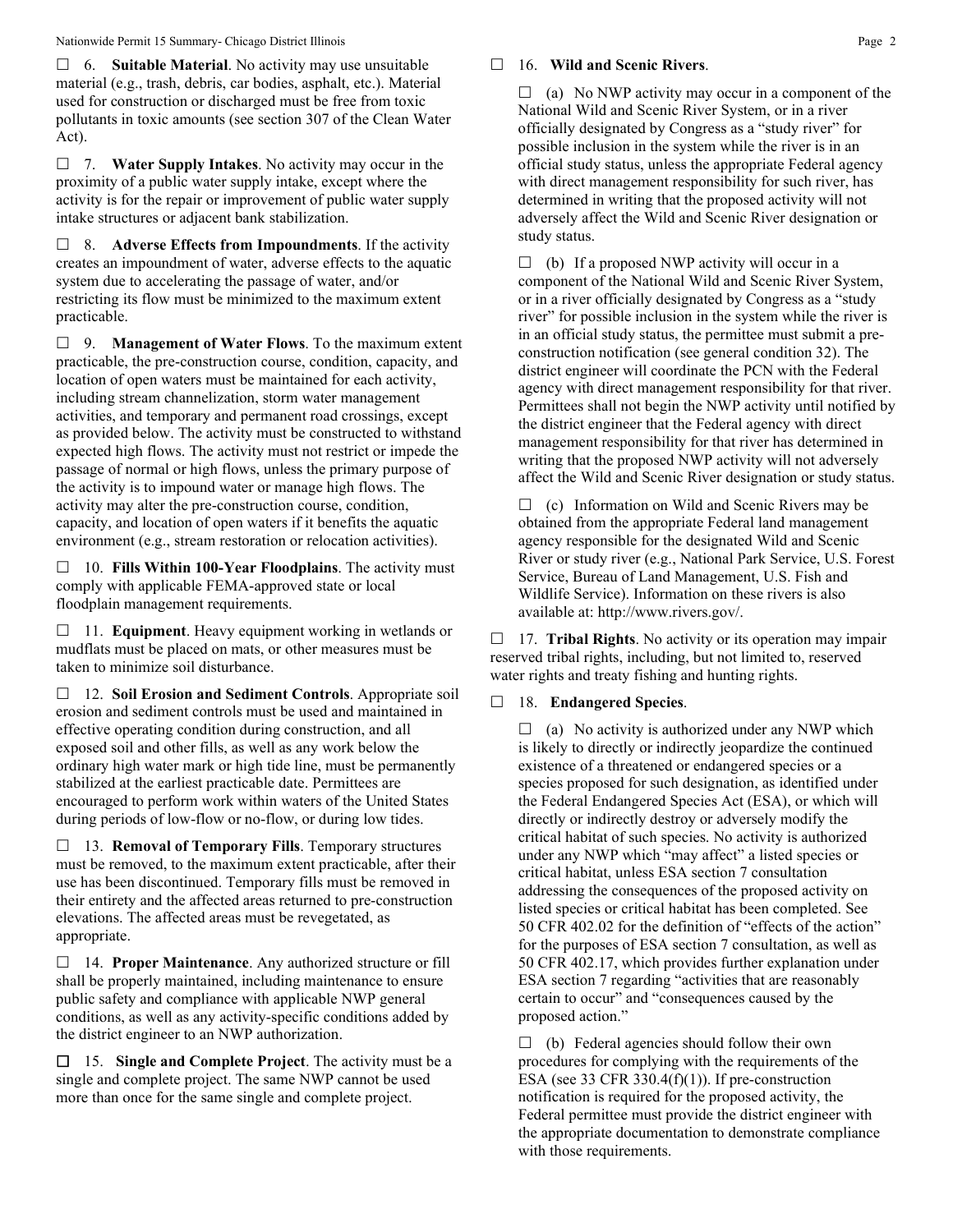The district engineer will verify that the appropriate documentation has been submitted. If the appropriate documentation has not been submitted, additional ESA section 7 consultation may be necessary for the activity and the respective federal agency would be responsible for fulfilling its obligation under section 7 of the ESA.

 $\Box$  (c) Non-federal permittees must submit a preconstruction notification to the district engineer if any listed species (or species proposed for listing) or designated critical habitat (or critical habitat proposed such designation) might be affected or is in the vicinity of the activity, or if the activity is located in designated critical habitat or critical habitat proposed for such designation, and shall not begin work on the activity until notified by the district engineer that the requirements of the ESA have been satisfied and that the activity is authorized. For activities that might affect Federally-listed endangered or threatened species (or species proposed for listing) or designated critical habitat (or critical habitat proposed for such designation), the pre-construction notification must include the name(s) of the endangered or threatened species (or species proposed for listing) that might be affected by the proposed activity or that utilize the designated critical habitat (or critical habitat proposed for such designation) that might be affected by the proposed activity. The district engineer will determine whether the proposed activity "may affect" or will have "no effect" to listed species and designated critical habitat and will notify the non-Federal applicant of the Corps' determination within 45 days of receipt of a complete preconstruction notification. For activities where the non-Federal applicant has identified listed species (or species proposed for listing) or designated critical habitat (or critical habitat proposed for such designation) that might be affected or is in the vicinity of the activity, and has so notified the Corps, the applicant shall not begin work until the Corps has provided notification that the proposed activity will have "no effect" on listed species (or species proposed for listing or designated critical habitat (or critical habitat proposed for such designation), or until ESA section 7 consultation or conference has been completed. If the non-Federal applicant has not heard back from the Corps within 45 days, the applicant must still wait for notification from the Corps.

 $\Box$  (d) As a result of formal or informal consultation with the FWS or NMFS the district engineer may add species-specific permit conditions to the NWPs.

 $\Box$  (e) Authorization of an activity by an NWP does not authorize the "take" of a threatened or endangered species as defined under the ESA. In the absence of separate authorization (e.g., an ESA Section 10 Permit, a Biological Opinion with "incidental take" provisions, etc.) from the FWS or the NMFS, the Endangered Species Act prohibits any person subject to the jurisdiction of the United States to take a listed species, where "take" means to harass, harm, pursue, hunt, shoot, wound, kill, trap, capture, or collect, or to attempt to engage in any such conduct. The word "harm" in the definition of "take" means an act which actually kills or injures wildlife.

Such an act may include significant habitat modification or degradation where it actually kills or injures wildlife by significantly impairing essential behavioral patterns, including breeding, feeding or sheltering.

 $\Box$  (f) If the non-federal permittee has a valid ESA section  $10(a)(1)(B)$  incidental take permit with an approved Habitat Conservation Plan for a project or a group of projects that includes the proposed NWP activity, the non-federal applicant should provide a copy of that ESA section  $10(a)(1)(B)$  permit with the PCN required by paragraph (c) of this general condition. The district engineer will coordinate with the agency that issued the ESA section  $10(a)(1)(B)$  permit to determine whether the proposed NWP activity and the associated incidental take were considered in the internal ESA section 7 consultation conducted for the ESA section  $10(a)(1)(B)$  permit. If that coordination results in concurrence from the agency that the proposed NWP activity and the associated incidental take were considered in the internal ESA section 7 consultation for the ESA section  $10(a)(1)(B)$  permit, the district engineer does not need to conduct a separate ESA section 7 consultation for the proposed NWP activity. The district engineer will notify the non-federal applicant within 45 days of receipt of a complete pre-construction notification whether the ESA section  $10(a)(1)(B)$  permit covers the proposed NWP activity or whether additional ESA section 7 consultation is required.

 $\Box$  (g) Information on the location of threatened and endangered species and their critical habitat can be obtained directly from the offices of the FWS and NMFS or their world wide web pages at http://www.fws.gov/ or http://www.fws.gov/ipac and

http://www.nmfs.noaa.gov/pr/species/esa/ respectively.

 19. **Migratory Birds and Bald and Golden Eagles**. The permittee is responsible for ensuring that an action authorized by NWP complies with the Migratory Bird Treaty Act and the Bald and Golden Eagle Protection Act. The permittee is responsible for contacting the appropriate local office of the U.S. Fish and Wildlife Service to determine what measures, if any, are necessary or appropriate to reduce adverse effects to migratory birds or eagles, including whether "incidental take" permits are necessary and available under the Migratory Bird Treaty Act or Bald and Golden Eagle Protection Act for a particular activity.

## 20. **Historic Properties**.

 $\Box$  (a) No activity is authorized under any NWP which may have the potential to cause effects to properties listed, or eligible for listing, in the National Register of Historic Places until the requirements of Section 106 of the National Historic Preservation Act (NHPA) have been satisfied.

 $\Box$  (b) Federal permittees should follow their own procedures for complying with the requirements of section 106 of the National Historic Preservation Act (see 33 CFR 330.4 $(g)(1)$ ). If pre-construction notification is required for the proposed NWP activity, the Federal permittee must provide the district engineer with the appropriate documentation to demonstrate compliance with those requirements.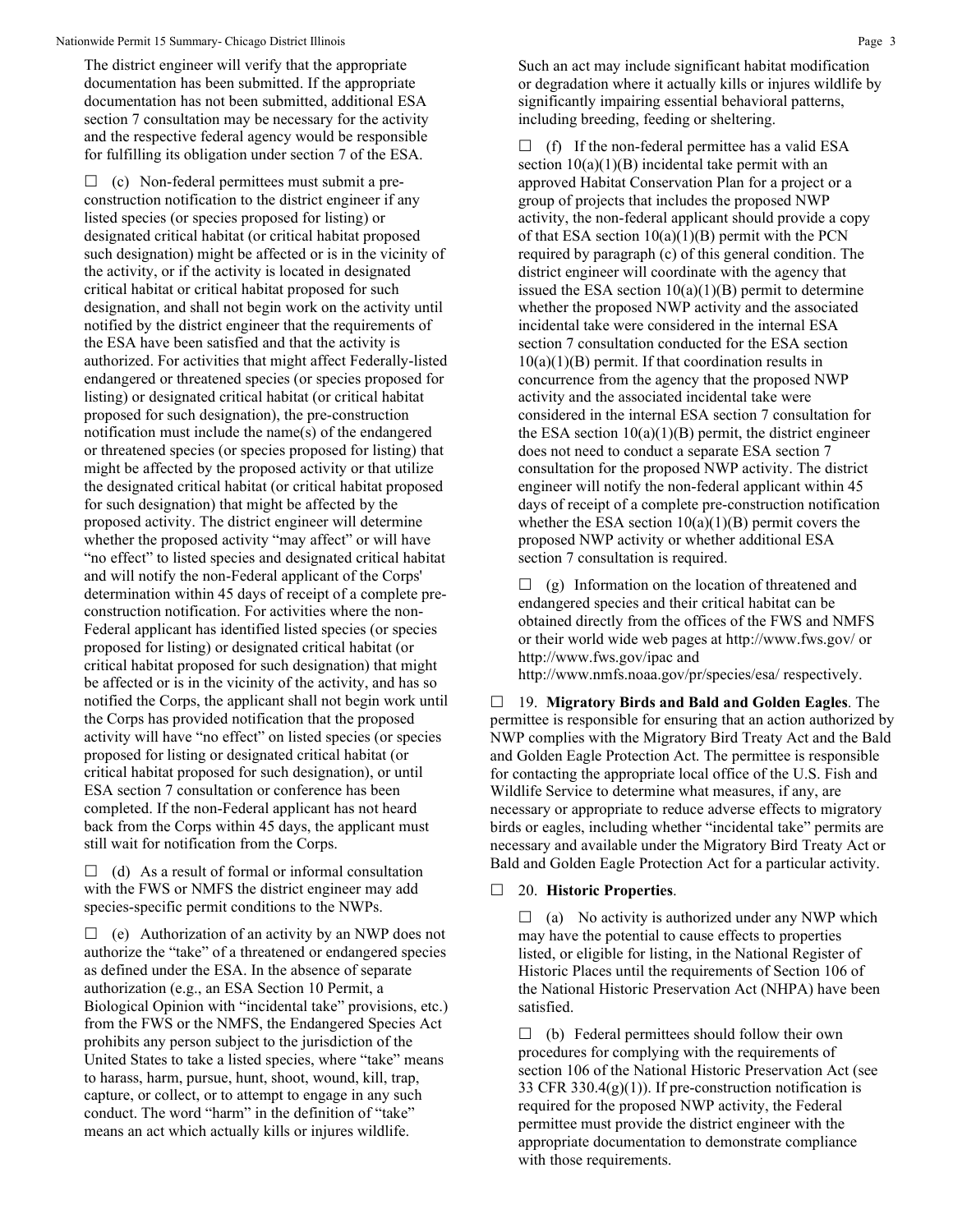The district engineer will verify that the appropriate documentation has been submitted. If the appropriate documentation is not submitted, then additional consultation under section 106 may be necessary. The respective federal agency is responsible for fulfilling its obligation to comply with section 106.

 $\Box$  (c) Non-federal permittees must submit a preconstruction notification to the district engineer if the NWP activity might have the potential to cause effects to any historic properties listed on, determined to be eligible for listing on, or potentially eligible for listing on the National Register of Historic Places, including previously unidentified properties. For such activities, the preconstruction notification must state which historic properties might have the potential to be affected by the proposed NWP activity or include a vicinity map indicating the location of the historic properties or the potential for the presence of historic properties. Assistance regarding information on the location of, or potential for, the presence of historic properties can be sought from the State Historic Preservation Officer, Tribal Historic Preservation Officer, or designated tribal representative, as appropriate, and the National Register of Historic Places (see 33 CFR 330.4(g)). When reviewing pre-construction notifications, district engineers will comply with the current procedures for addressing the requirements of section 106 of the National Historic Preservation Act. The district engineer shall make a reasonable and good faith effort to carry out appropriate identification efforts commensurate with potential impacts, which may include background research, consultation, oral history interviews, sample field investigation, and/or field survey. Based on the information submitted in the PCN and these identification efforts, the district engineer shall determine whether the proposed NWP activity has the potential to cause effects on the historic properties. Section 106 consultation is not required when the district engineer determines that the activity does not have the potential to cause effects on historic properties (see 36 CFR 800.3(a)). Section 106 consultation is required when the district engineer determines that the activity has the potential to cause effects on historic properties. The district engineer will conduct consultation with consulting parties identified under 36 CFR 800.2(c) when he or she makes any of the following effect determinations for the purposes of section 106 of the NHPA: No historic properties affected, no adverse effect, or adverse effect.

 $\Box$  (d) Where the non-Federal applicant has identified historic properties on which the proposed NWP activity might have the potential to cause effects and has so notified the Corps, the non-Federal applicant shall not begin the activity until notified by the district engineer either that the activity has no potential to cause effects to historic properties or that NHPA section 106 consultation has been completed. For non-federal permittees, the district engineer will notify the prospective permittee within 45 days of receipt of a complete pre-construction notification whether NHPA section 106 consultation is required. If NHPA section 106 consultation is required, the district engineer will notify the non-Federal applicant

that he or she cannot begin the activity until section 106 consultation is completed. If the non-Federal applicant has not heard back from the Corps within 45 days, the applicant must still wait for notification from the Corps.

 $\Box$  (e) Prospective permittees should be aware that section 110k of the NHPA (54 U.S.C. 306113) prevents the Corps from granting a permit or other assistance to an applicant who, with intent to avoid the requirements of section 106 of the NHPA, has intentionally significantly adversely affected a historic property to which the permit would relate, or having legal power to prevent it, allowed such significant adverse effect to occur, unless the Corps, after consultation with the Advisory Council on Historic Preservation (ACHP), determines that circumstances justify granting such assistance despite the adverse effect created or permitted by the applicant. If circumstances justify granting the assistance, the Corps is required to notify the ACHP and provide documentation specifying the circumstances, the degree of damage to the integrity of any historic properties affected, and proposed mitigation. This documentation must include any views obtained from the applicant, SHPO/THPO, appropriate Indian tribes if the undertaking occurs on or affects historic properties on tribal lands or affects properties of interest to those tribes, and other parties known to have a legitimate interest in the impacts to the permitted activity on historic properties.

 21. **Discovery of Previously Unknown Remains and Artifacts**. Permittees that discover any previously unknown historic, cultural or archeological remains and artifacts while accomplishing the activity authorized by NWP, they must immediately notify the district engineer of what they have found, and to the maximum extent practicable, avoid construction activities that may affect the remains and artifacts until the required coordination has been completed. The district engineer will initiate the Federal, Tribal, and state coordination required to determine if the items or remains warrant a recovery effort or if the site is eligible for listing in the National Register of Historic Places.

 22. **Designated Critical Resource Waters**. Critical resource waters include, NOAA-managed marine sanctuaries and marine monuments, and National Estuarine Research Reserves. The district engineer may designate, after notice and opportunity for public comment, additional waters officially designated by a state as having particular environmental or ecological significance, such as outstanding national resource waters or state natural heritage sites. The district engineer may also designate additional critical resource waters after notice and opportunity for public comment.

 $\Box$  (a) Discharges of dredged or fill material into waters of the United States are not authorized by NWPs 7, 12, 14, 16, 17, 21, 29, 31, 35, 39, 40, 42, 43, 44, 49, 50, 51, 52, 57, and 58 for any activity within, or directly affecting, critical resource waters, including wetlands adjacent to such waters.

 $\Box$  (b) For NWPs 3, 8, 10, 13, 15, 18, 19, 22, 23, 25, 27, 28, 30, 33, 34, 36, 37, 38, and 54, notification is required in accordance with general condition 32, for any activity proposed by permittees in the designated critical resource waters including wetlands adjacent to those waters.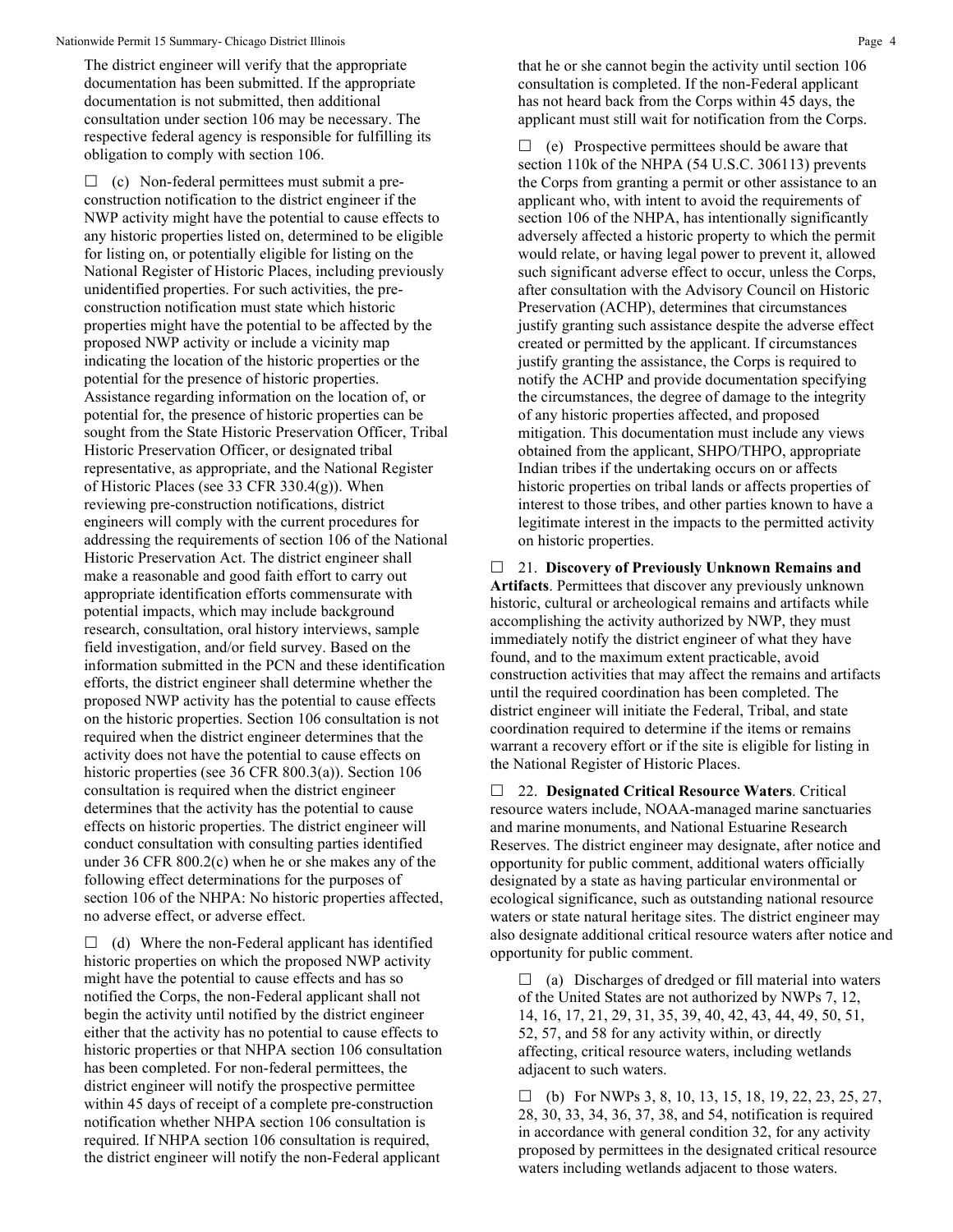The district engineer may authorize activities under these NWPs only after she or he determines that the impacts to the critical resource waters will be no more than minimal.

 23. **Mitigation**. The district engineer will consider the following factors when determining appropriate and practicable mitigation necessary to ensure that the individual and cumulative adverse environmental effects are no more than minimal:

 $\Box$  (a) The activity must be designed and constructed to avoid and minimize adverse effects, both temporary and permanent, to waters of the United States to the maximum extent practicable at the project site (i.e., on site).

 $\Box$  (b) Mitigation in all its forms (avoiding, minimizing, rectifying, reducing, or compensating for resource losses) will be required to the extent necessary to ensure that the individual and cumulative adverse environmental effects are no more than minimal.

 $\Box$  (c) Compensatory mitigation at a minimum one-forone ratio will be required for all wetland losses that exceed 1/10-acre and require pre-construction notification, unless the district engineer determines in writing that either some other form of mitigation would be more environmentally appropriate or the adverse environmental effects of the proposed activity are no more than minimal, and provides an activity-specific waiver of this requirement. For wetland losses of 1/10 acre or less that require pre-construction notification, the district engineer may determine on a case-by-case basis that compensatory mitigation is required to ensure that the activity results in only minimal adverse environmental effects.

 $\Box$  (d) Compensatory mitigation at a minimum one-forone ratio will be required for all losses of stream bed that exceed 3/100-acre and require pre-construction notification, unless the district engineer determines in writing that either some other form of mitigation would be more environmentally appropriate or the adverse environmental effects of the proposed activity are no more than minimal, and provides an activity-specific waiver of this requirement.

This compensatory mitigation requirement may be satisfied through the restoration or enhancement of riparian areas next to streams in accordance with paragraph (e) of this general condition. For losses of stream bed of 3/100-acre or less that require preconstruction notification, the district engineer may determine on a case-by-case basis that compensatory mitigation is required to ensure that the activity results in only minimal adverse environmental effects. Compensatory mitigation for losses of streams should be provided, if practicable, through stream rehabilitation, enhancement, or preservation, since streams are difficultto-replace resources (see  $33 \text{ CFR } 332.3(e)(3)$ ).

 $\Box$  (e) Compensatory mitigation plans for NWP activities in or near streams or other open waters will normally include a requirement for the restoration or enhancement, maintenance, and legal protection (e.g., conservation easements) of riparian areas next to open waters. In some cases, the restoration or

maintenance/protection of riparian areas may be the only compensatory mitigation required. If restoring riparian areas involves planting vegetation, only native species should be planted. The width of the required riparian area will address documented water quality or aquatic habitat loss concerns. Normally, the riparian area will be 25 to 50 feet wide on each side of the stream, but the district engineer may require slightly wider riparian areas to address documented water quality or habitat loss concerns. If it is not possible to restore or maintain/protect a riparian area on both sides of a stream, or if the waterbody is a lake or coastal waters, then restoring or maintaining/protecting a riparian area along a single bank or shoreline may be sufficient.

Where both wetlands and open waters exist on the project site, the district engineer will determine the appropriate compensatory mitigation (e.g., riparian areas and/or wetlands compensation) based on what is best for the aquatic environment on a watershed basis. In cases where riparian areas are determined to be the most appropriate form of minimization or compensatory mitigation, the district engineer may waive or reduce the requirement to provide wetland compensatory mitigation for wetland losses.

 $\Box$  (f) Compensatory mitigation projects provided to offset losses of aquatic resources must comply with the applicable provisions of 33 CFR part 332.

 $\Box$  (1) The prospective permittee is responsible for proposing an appropriate compensatory mitigation option if compensatory mitigation is necessary to ensure that the activity results in no more than minimal adverse environmental effects. For the NWPs, the preferred mechanism for providing compensatory mitigation is mitigation bank credits or in-lieu fee program credits (see 33 CFR 332.3(b)(2) and (3)). However, if an appropriate number and type of mitigation bank or in-lieu credits are not available at the time the PCN is submitted to the district engineer, the district engineer may approve the use of permittee-responsible mitigation.

 $\Box$  (2) The amount of compensatory mitigation required by the district engineer must be sufficient to ensure that the authorized activity results in no more than minimal individual and cumulative adverse environmental effects (see 33 CFR 330.1(e)(3)). (See also 33 CFR 332.3(f).)

 $\Box$  (3) Since the likelihood of success is greater and the impacts to potentially valuable uplands are reduced, aquatic resource restoration should be the first compensatory mitigation option considered for permittee-responsible mitigation.

 $\Box$  (4) If permittee-responsible mitigation is the proposed option, the prospective permittee is responsible for submitting a mitigation plan. A conceptual or detailed mitigation plan may be used by the district engineer to make the decision on the NWP verification request,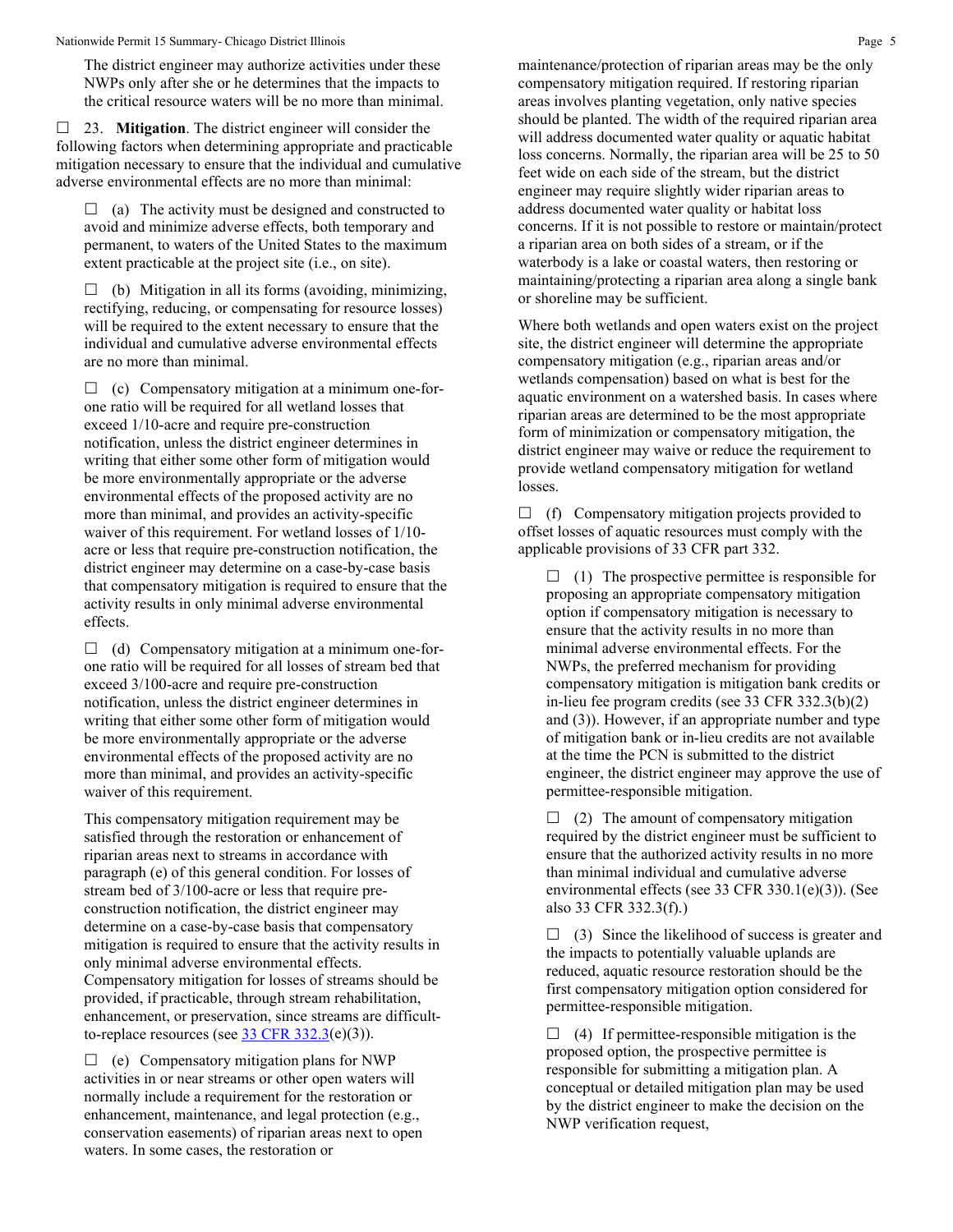Nationwide Permit 15 Summary- Chicago District Illinois Page 6

but a final mitigation plan that addresses the applicable requirements of 33 CFR 332.4(c)(2) through (14) must be approved by the district engineer before the permittee begins work in waters of the United States, unless the district engineer determines that prior approval of the final mitigation plan is not practicable or not necessary to ensure timely completion of the required compensatory mitigation (see 33 CFR 332.3(k)(3)).

 $\Box$  (5) If mitigation bank or in-lieu fee program credits are the proposed option, the mitigation plan needs to address only the baseline conditions at the impact site and the number of credits to be provided (see 33 CFR 332.4(c)(1)(ii)).

 $\Box$  (6) Compensatory mitigation requirements (e.g., resource type and amount to be provided as compensatory mitigation, site protection, ecological performance standards, monitoring requirements) may be addressed through conditions added to the NWP authorization, instead of components of a compensatory mitigation plan (see 33 CFR  $332.4(c)(1)(ii)$ ).

 $\Box$  (g) Compensatory mitigation will not be used to increase the acreage losses allowed by the acreage limits of the NWPs. For example, if an NWP has an acreage limit of 1/2-acre, it cannot be used to authorize any NWP activity resulting in the loss of greater than 1/2-acre of waters of the United States, even if compensatory mitigation is provided that replaces or restores some of the lost waters. However, compensatory mitigation can and should be used, as necessary, to ensure that an NWP activity already meeting the established acreage limits also satisfies the no more than minimal impact requirement for the NWPs.

 $\Box$  (h) Permittees may propose the use of mitigation banks, in-lieu fee programs, or permittee-responsible mitigation. When developing a compensatory mitigation proposal, the permittee must consider appropriate and practicable options consistent with the framework at 33 CFR 332.3(b).

For activities resulting in the loss of marine or estuarine resources, permittee-responsible mitigation may be environmentally preferable if there are no mitigation banks or in-lieu fee programs in the area that have marine or estuarine credits available for sale or transfer to the permittee. For permittee-responsible mitigation, the special conditions of the NWP verification must clearly indicate the party or parties responsible for the implementation and performance of the compensatory mitigation project, and, if required, its long-term management.

 $\Box$  (i) Where certain functions and services of waters of the United States are permanently adversely affected by a regulated activity, such as discharges of dredged or fill material into waters of the United States that will convert a forested or scrub-shrub wetland to a herbaceous wetland in a permanently maintained utility line right-of-way, mitigation may be required to reduce the adverse

environmental effects of the activity to the no more than minimal level.

 24**. Safety of Impoundment Structures**. To ensure that all impoundment structures are safely designed, the district engineer may require non-Federal applicants to demonstrate that the structures comply with established state dam safety criteria or have been designed by qualified persons. The district engineer may also require documentation that the design has been independently reviewed by similarly qualified persons, and appropriate modifications made to ensure safety.

# 25**. Water Quality**.

 $\Box$  (a) Where the certifying authority (state, authorized tribe, or EPA, as appropriate) has not previously certified compliance of an NWP with CWA section 401, a CWA section 401 water quality certification for the proposed discharge must be obtained or waived (see 33 CFR  $330.4(c)$  $330.4(c)$ ). If the permittee cannot comply with all of the conditions of a water quality certification previously issued by certifying authority for the issuance of the NWP, then the permittee must obtain a water quality certification or waiver for the proposed discharge in order for the activity to be authorized by an NWP.

 $\Box$  (b) If the NWP activity requires pre-construction notification and the certifying authority has not previously certified compliance of an NWP with CWA section 401, the proposed discharge is not authorized by an NWP until water quality certification is obtained or waived. If the certifying authority issues a water quality certification for the proposed discharge, the permittee must submit a copy of the certification to the district engineer. The discharge is not authorized by an NWP until the district engineer has notified the permittee that the water quality certification requirement has been satisfied by the issuance of a water quality certification or a waiver.

 $\Box$  (c) The district engineer or certifying authority may require additional water quality management measures to ensure that the authorized activity does not result in more than minimal degradation of water quality.

 26**. Coastal Zone Management**. In coastal states where an NWP has not previously received a state coastal zone management consistency concurrence, an individual state coastal zone management consistency concurrence must be obtained, or a presumption of concurrence must occur (see 33 CFR 330.4(d)). If the permittee cannot comply with all of the conditions of a coastal zone management consistency concurrence previously issued by the state, then the permittee must obtain an individual coastal zone management consistency concurrence or presumption of concurrence in order for the activity to be authorized by NWP. The district engineer or a state may require additional measures to ensure that the authorized activity is consistent with state coastal zone management requirements.

 27**. Regional and Case-By-Case Conditions**. The activity must comply with any regional conditions that may have been added by the Division Engineer (see 33 CFR 330.4(e)) and with any case specific conditions added by the Corps or by the state, Indian Tribe, or U.S. EPA in its CWA section 401 Water Quality Certification, or by the state in its Coastal Zone Management Act consistency determination.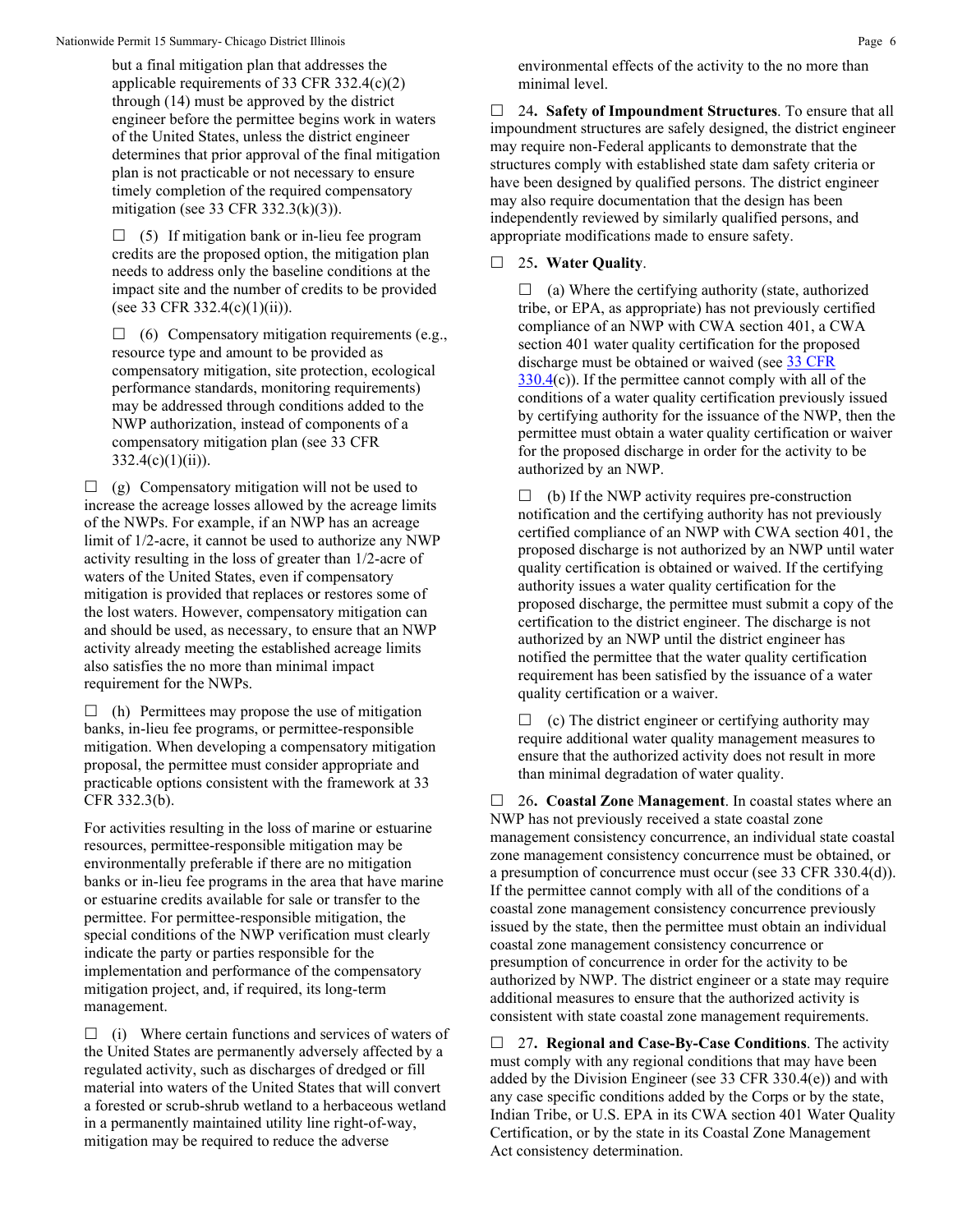28**. Use of Multiple Nationwide Permits**. The use of more than one NWP for a single and complete project is authorized, subject to the following restrictions:

 (a) If only one of the NWPs used to authorize the single and complete project has a specified acreage limit, the acreage loss of waters of the United States cannot exceed the acreage limit of the NWP with the highest specified acreage limit. For example, if a road crossing over tidal waters is constructed under NWP 14, with associated bank stabilization authorized by NWP 13, the maximum acreage loss of waters of the United States for the total project cannot exceed 1/3-acre.

 $\Box$  (b) If one or more of the NWPs used to authorize the single and complete project has specified acreage limits, the acreage loss of waters of the United States authorized by those NWPs cannot exceed their respective specified acreage limits. For example, if a commercial development is constructed under NWP 39, and the single and complete project includes the filling of an upland ditch authorized by NWP 46, the maximum acreage loss of waters of the United States for the commercial development under NWP 39 cannot exceed 1/2-acre, and the total acreage loss of waters of United States due to the NWP 39 and 46 activities cannot exceed 1 acre.

 29**. Transfer of Nationwide Permit Verifications**. If the permittee sells the property associated with a nationwide permit verification, the permittee may transfer the nationwide permit verification to the new owner by submitting a letter to the appropriate Corps district office to validate the transfer. A copy of the nationwide permit verification must be attached to the letter, and the letter must contain the following statement and signature:

"When the structures or work authorized by this nationwide permit are still in existence at the time the property is transferred, the terms and conditions of this nationwide permit, including any special conditions, will continue to be binding on the new owner(s) of the property. To validate the transfer of this nationwide permit and the associated liabilities associated with compliance with its terms and conditions, have the transferee sign and date below."

(Transferee)

## (Date)

□ 30. **Compliance Certification**. Each permittee who receives an NWP verification letter from the Corps must provide a signed certification documenting completion of the authorized activity and implementation of any required compensatory mitigation. The success of any required permittee-responsible mitigation, including the achievement of ecological performance standards, will be addressed separately by the district engineer. The Corps will provide the permittee the certification document with the NWP verification letter. The certification document will include:

 $\Box$  (a) A statement that the authorized activity was done in accordance with the NWP authorization, including any general, regional, or activity-specific conditions;

 $\Box$  (b) A statement that the implementation of any required compensatory mitigation was completed in accordance with the permit conditions. If credits from a mitigation bank or in-lieu fee program are used to satisfy the compensatory mitigation requirements, the certification must include the documentation required by 33 CFR 332.3(l)(3) to confirm that the permittee secured the appropriate number and resource type of credits; and

 $\Box$  (c) The signature of the permittee certifying the completion of the activity and mitigation.

The completed certification document must be submitted to the district engineer within 30 days of completion of the authorized activity or the implementation of any required compensatory mitigation, whichever occurs later.

 31**. Activities Affecting Structures or Works Built by the United States.** If an NWP activity also requires review by, or permission from, the Corps pursuant to 33 U.S.C. 408 because it will alter or temporarily or permanently occupy or use a U.S. Army Corps of Engineers (USACE) federally authorized Civil Works project (a "USACE project"), the prospective permittee must submit a pre-construction notification. See paragraph (b)(10) of general condition 32.

An activity that requires section 408 permission and/or review is not authorized by NWP until the appropriate Corps office issues the section 408 permission or completes its review to alter, occupy, or use the USACE project, and the district engineer issues a written NWP verification.

## 32**. Pre-Construction Notification**.

 $\Box$  (a) **Timing**. Where required by the terms of the NWP, the prospective permittee must notify the district engineer by submitting a pre-construction notification (PCN) as early as possible. The district engineer must determine if the PCN is complete within 30 calendar days of the date of receipt and, if the PCN is determined to be incomplete, notify the prospective permittee within that 30 day period to request the additional information necessary to make the PCN complete. The request must specify the information needed to make the PCN complete. As a general rule, district engineers will request additional information necessary to make the PCN complete only once. However, if the prospective permittee does not provide all of the requested information, then the district engineer will notify the prospective permittee that the PCN is still incomplete and the PCN review process will not commence until all of the requested information has been received by the district engineer. The prospective permittee shall not begin the activity until either:

 $\Box$  (1) He or she is notified in writing by the district engineer that the activity may proceed under the NWP with any special conditions imposed by the district or division engineer; or

 $\Box$  (2) 45 calendar days have passed from the district engineer's receipt of the complete PCN and the prospective permittee has not received written notice from the district or division engineer.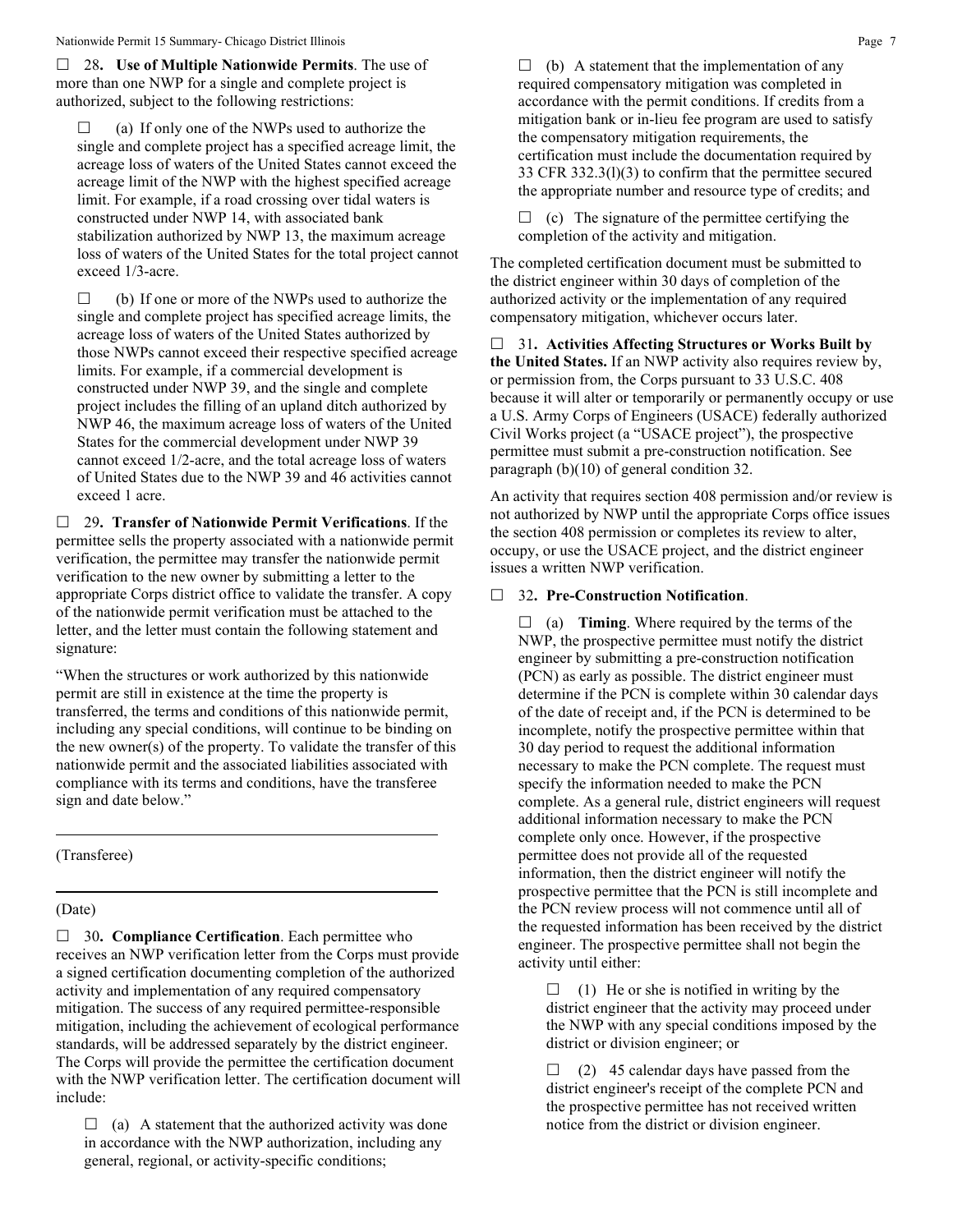Nationwide Permit 15 Summary- Chicago District Illinois Page 8

However, if the permittee was required to notify the Corps pursuant to general condition 18 that listed species or critical habitat might be affected or are in the vicinity of the activity, or to notify the Corps pursuant to general condition 20 that the activity might have the potential to cause effects to historic properties, the permittee cannot begin the activity until receiving written notification from the Corps that there is "no effect" on listed species or "no potential to cause effects" on historic properties, or that any consultation required under Section 7 of the Endangered Species Act (see 33 CFR 330.4(f)) and/or section 106 of the National Historic Preservation Act (see 33 CFR 330.4(g)) has been completed. If the proposed activity requires a written waiver to exceed specified limits of an NWP, the permittee may not begin the activity until the district engineer issues the waiver. If the district or division engineer notifies the permittee in writing that an individual permit is required within 45 calendar days of receipt of a complete PCN, the permittee cannot begin the activity until an individual permit has been obtained. Subsequently, the permittee's right to proceed under the NWP may be modified, suspended, or revoked only in accordance with the procedure set forth in 33 CFR 330.5(d)(2).

 (b) **Contents of Pre-Construction Notification**. The PCN must be in writing and include the following information:

 $\Box$  (1) Name, address and telephone numbers of the prospective permittee;

 $\Box$  (2) Location of the proposed activity;

 $\Box$  (3) Identify the specific NWP or NWP(s) the prospective permittee wants to use to authorize the proposed activity;

 $\Box$  (4) (i) A description of the proposed activity; the activity's purpose; direct and indirect adverse environmental effects the activity would cause, including the anticipated amount of loss of wetlands, other special aquatic sites, and other waters expected to result from the NWP activity, in acres, linear feet, or other appropriate unit of measure; a description of any proposed mitigation measures intended to reduce the adverse environmental effects caused by the proposed activity; and any other NWP(s), regional general permit(s), or individual permit(s) used or intended to be used to authorize any part of the proposed project or any related activity, including other separate and distant crossings for linear projects that require Department of the Army authorization but do not require pre-construction notification. The description of the proposed activity and any proposed mitigation measures should be sufficiently detailed to allow the district engineer to determine that the adverse environmental effects of the activity will be no more than minimal and to determine the need for compensatory mitigation or other mitigation measures.

 $\Box$  (ii) For linear projects where one or more single and complete crossings require preconstruction notification, the PCN must include the quantity of anticipated losses of wetlands, other special aquatic sites, and other waters for each single and complete crossing of those wetlands, other special aquatic sites, and other waters (including those single and complete crossings authorized by NWP but do not require PCNs). This information will be used by the district engineer to evaluate the cumulative adverse environmental effects of the proposed linear project, and does not change those non-PCN NWP activities into NWP PCNs.

 $\Box$  (iii) Sketches should be provided when necessary to show that the activity complies with the terms of the NWP. (Sketches usually clarify the activity and when provided results in a quicker decision. Sketches should contain sufficient detail to provide an illustrative description of the proposed activity (e.g., a conceptual plan), but do not need to be detailed engineering plans);

 $\Box$  (5) The PCN must include a delineation of wetlands, other special aquatic sites, and other waters, such as lakes and ponds, perennial, and intermittent, on the project site. Wetland delineations must be prepared in accordance with the current method required by the Corps. The permittee may ask the Corps to delineate the special aquatic sites and other waters on the project site, but there may be a delay if the Corps does the delineation, especially if the project site is large or contains many wetlands, other special aquatic sites, and other waters. Furthermore, the 45-day period will not start until the delineation has been submitted to or completed by the Corps, as appropriate;

 $\Box$  (6) If the proposed activity will result in the loss of greater than 1/10-acre of wetlands or 3/100 acre of stream bed and a PCN is required, the prospective permittee must submit a statement describing how the mitigation requirement will be satisfied, or explaining why the adverse environmental effects are no more than minimal and why compensatory mitigation should not be required. As an alternative, the prospective permittee may submit a conceptual or detailed mitigation plan.

 $\Box$  (7) For non-federal permittees, if any listed species (or species proposed for listing) or designated critical habitat (or critical habitat proposed for such designation) might be affected or is in the vicinity of the activity, or if the activity is located in designated critical habitat (or critical habitat proposed for such designation), the PCN must include the name(s) of those endangered or threatened species (or species proposed for listing) that might be affected by the proposed activity or utilize the designated critical habitat (or critical habitat proposed for such designation) that might be affected by the proposed activity.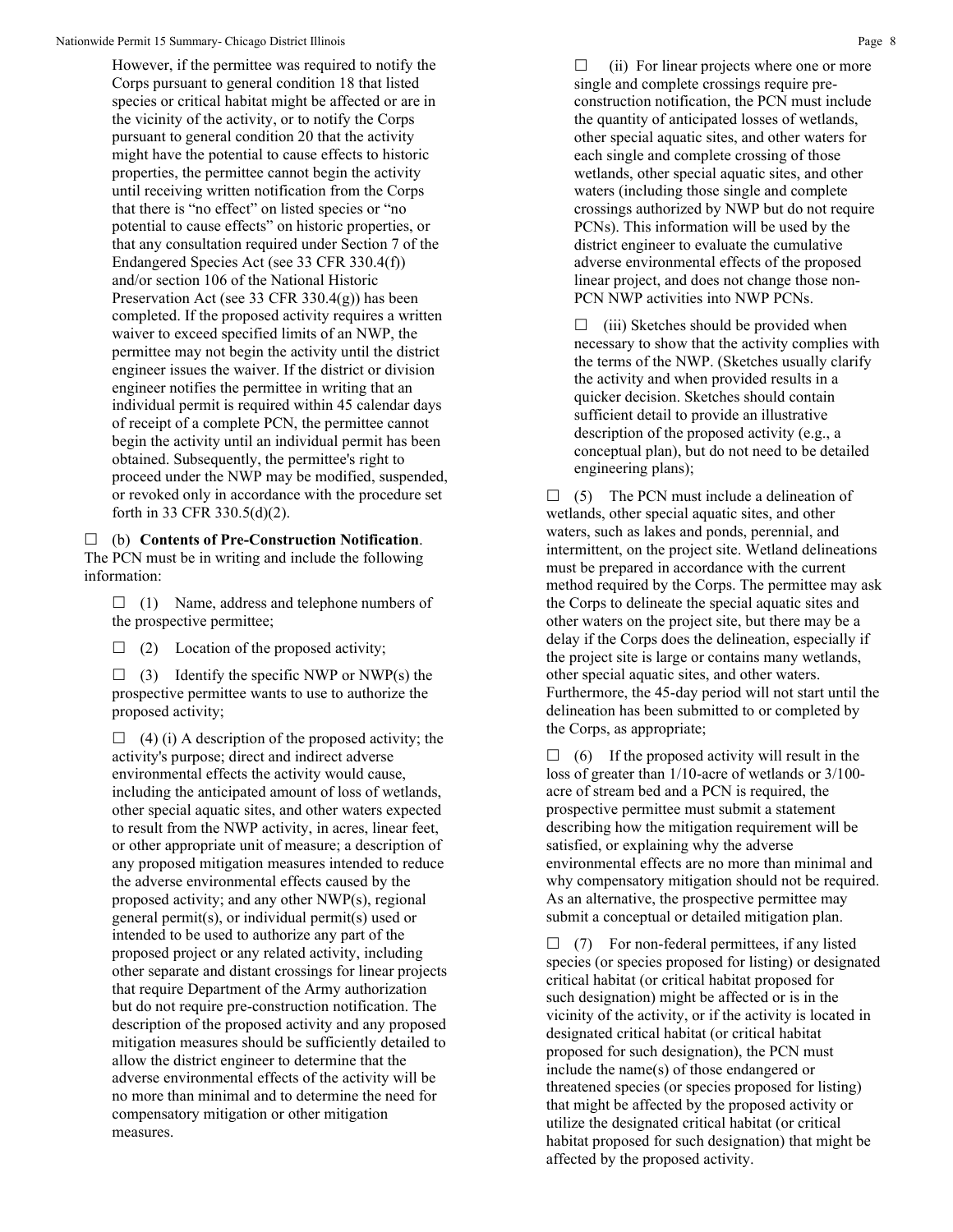For NWP activities that require pre-construction notification, Federal permittees must provide documentation demonstrating compliance with the Endangered Species Act;

 $\Box$  (8) For non-federal permittees, if the NWP activity might have the potential to cause effects to a historic property listed on, determined to be eligible for listing on, or potentially eligible for listing on, the National Register of Historic Places, the PCN must state which historic property might have the potential to be affected by the proposed activity or include a vicinity map indicating the location of the historic property. For NWP activities that require preconstruction notification, Federal permittees must provide documentation demonstrating compliance with section 106 of the National Historic Preservation Act;

 $\Box$  (9) For an activity that will occur in a component of the National Wild and Scenic River System, or in a river officially designated by Congress as a "study river" for possible inclusion in the system while the river is in an official study status, the PCN must identify the Wild and Scenic River or the "study river" (see general condition 16); and

 $\Box$  (10) For an NWP activity that requires permission from, or review by, the Corps pursuant to 33 U.S.C. 408 because it will alter or temporarily or permanently occupy or use a U.S. Army Corps of Engineers federally authorized civil works project, the pre-construction notification must include a statement confirming that the project proponent has submitted a written request for section 408 permission from, or review by, the Corps office having jurisdiction over that USACE project.

 (c) **Form of Pre-Construction Notification.** The nationwide permit pre-construction notification form (Form ENG 6082) should be used for NWP PCNs. A letter containing the required information may also be used. Applicants may provide electronic files of PCNs and supporting materials if the district engineer has established tools and procedures for electronic submittals.

# (d) **Agency Coordination**:

 $\Box$  (1) The district engineer will consider any comments from Federal and state agencies concerning the proposed activity's compliance with the terms and conditions of the NWPs and the need for mitigation to reduce the activity's adverse environmental effects so that they are no more than minimal.

 $\Box$  (2) Agency coordination is required for:

i) All NWP activities that require preconstruction notification and result in the loss of greater than 1/2-acre of waters of the United States;

ii) NWP 13 activities in excess of 500 linear feet, fills greater than one cubic yard per running foot, or involve discharges of dredged or fill material into special aquatic sites; and

(iii) NWP 54 activities in excess of 500 linear feet, or that extend into the waterbody more than 30 feet from the mean low water line in tidal waters or the ordinary high water mark in the Great Lakes.

 $\Box$  (3) When agency coordination is required, the district engineer will immediately provide (e.g., via email, facsimile transmission, overnight mail, or other expeditious manner) a copy of the complete PCN to the appropriate Federal or state offices (FWS, state natural resource or water quality agency, EPA, and, if appropriate, the NMFS). With the exception of NWP 37, these agencies will have 10 calendar days from the date the material is transmitted to notify the district engineer via telephone, facsimile transmission, or email that they intend to provide substantive, site-specific comments. The comments must explain why the agency believes the adverse environmental effects will be more than minimal. If so contacted by an agency, the district engineer will wait an additional 15 calendar days before making a decision on the pre-construction notification. The district engineer will fully consider agency comments received within the specified time frame concerning the proposed activity's compliance with the terms and conditions of the NWPs, including the need for mitigation to ensure that the net adverse environmental effects of the proposed activity are no more than minimal. The district engineer will provide no response to the resource agency, except as provided below. The district engineer will indicate in the administrative record associated with each preconstruction notification that the resource agencies' concerns were considered. For NWP 37, the emergency watershed protection and rehabilitation activity may proceed immediately in cases where there is an unacceptable hazard to life or a significant loss of property or economic hardship will occur. The district engineer will consider any comments received to decide whether the NWP 37 authorization should be modified, suspended, or revoked in accordance with the procedures at 33 CFR 330.5.

 $\Box$  (4) In cases of where the prospective permittee is not a Federal agency, the district engineer will provide a response to NMFS within 30 calendar days of receipt of any Essential Fish Habitat conservation recommendations, as required by section 305(b)(4)(B) of the Magnuson-Stevens Fishery Conservation and Management Act.

 $\Box$  (5) Applicants are encouraged to provide the Corps with either electronic files or multiple copies of pre-construction notifications to expedite agency coordination.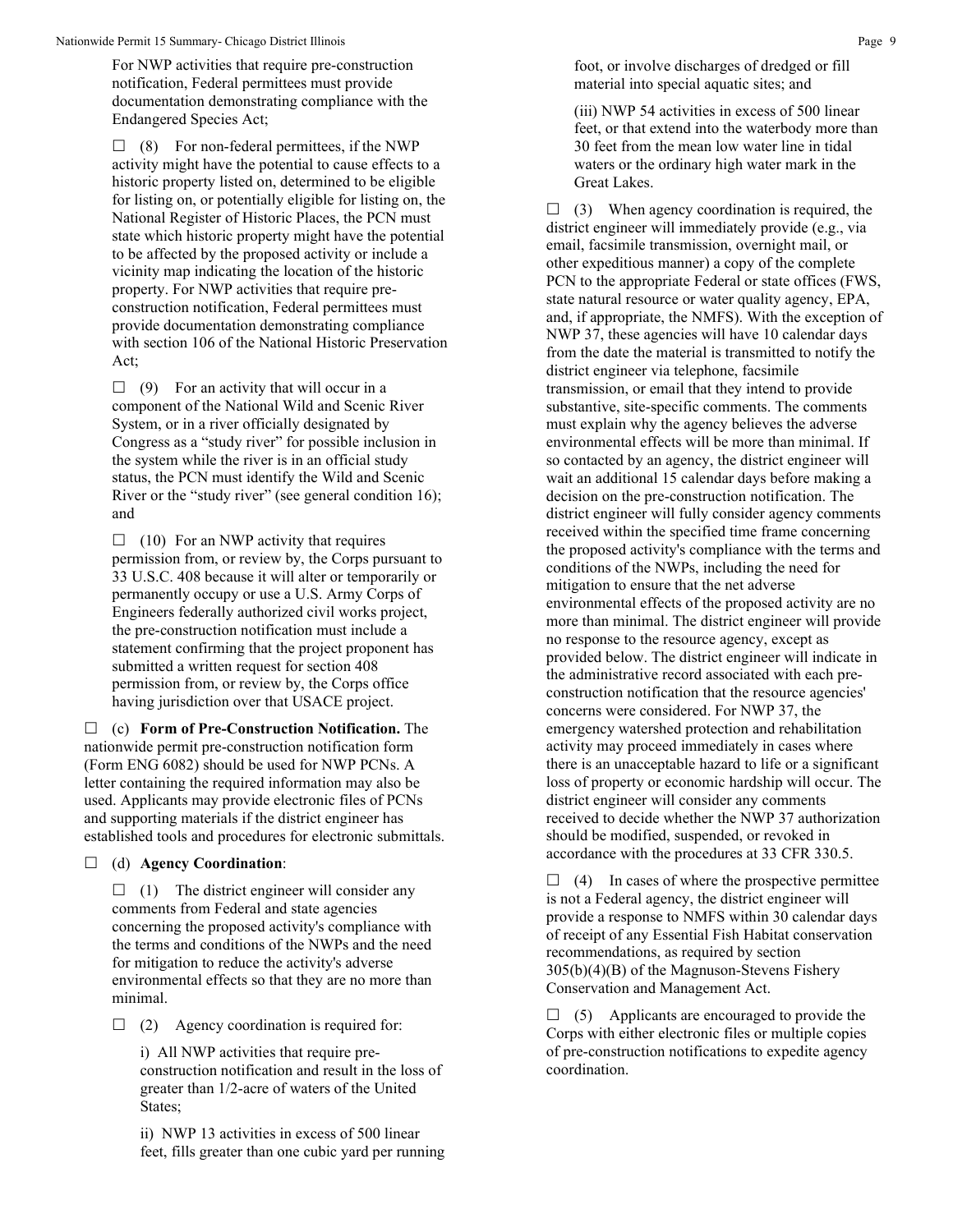#### **C. District Engineer's Decision**

 $\Box$  1. In reviewing the PCN for the proposed activity, the district engineer will determine whether the activity authorized by the NWP will result in more than minimal individual or cumulative adverse environmental effects or may be contrary to the public interest. If a project proponent requests authorization by a specific NWP, the district engineer should issue the NWP verification for that activity if it meets the terms and conditions of that NWP, unless he or she determines, after considering mitigation, that the proposed activity will result in more than minimal individual and cumulative adverse effects on the aquatic environment and other aspects of the public interest and exercises discretionary authority to require an individual permit for the proposed activity. For a linear project, this determination will include an evaluation of the single and complete crossings of waters of the United States that require PCNs to determine whether they individually satisfy the terms and conditions of the NWP(s), as well as the cumulative effects caused by all of the crossings of waters of the United States authorized by NWP.

If an applicant requests a waiver of an applicable limit, as provided for in NWPs 13, 36, or 54, the district engineer will only grant the waiver upon a written determination that the NWP activity will result in only minimal individual and cumulative adverse environmental effects.

 $\Box$  2. When making minimal adverse environmental effects determinations the district engineer will consider the direct and indirect effects caused by the NWP activity. He or she will also consider the cumulative adverse environmental effects caused by activities authorized by NWP and whether those cumulative adverse environmental effects are no more than minimal. The district engineer will also consider site specific factors, such as the environmental setting in the vicinity of the NWP activity, the type of resource that will be affected by the NWP activity, the functions provided by the aquatic resources that will be affected by the NWP activity, the degree or magnitude to which the aquatic resources perform those functions, the extent that aquatic resource functions will be lost as a result of the NWP activity (e.g., partial or complete loss), the duration of the adverse effects (temporary or permanent), the importance of the aquatic resource functions to the region (e.g., watershed or ecoregion), and mitigation required by the district engineer. If an appropriate functional or condition assessment method is available and practicable to use, that assessment method may be used by the district engineer to assist in the minimal adverse environmental effects determination. The district engineer may add case-specific special conditions to the NWP authorization to address site-specific environmental concerns.

 $\Box$  3. If the proposed activity requires a PCN and will result in a loss of greater than 1/10-acre of wetlands or 3/100 acre of stream bed, the prospective permittee should submit a mitigation proposal with the PCN. Applicants may also propose compensatory mitigation for NWP activities with smaller impacts, or for impacts to other types of waters. The district engineer will consider any proposed compensatory mitigation or other mitigation measures the applicant has included in the proposal in determining whether the net adverse environmental effects of the proposed activity are no more than minimal. The compensatory mitigation proposal

may be either conceptual or detailed. If the district engineer determines that the activity complies with the terms and conditions of the NWP and that the adverse environmental effects are no more than minimal, after considering mitigation, the district engineer will notify the permittee and include any activity-specific conditions in the NWP verification the district engineer deems necessary. Conditions for compensatory mitigation requirements must comply with the appropriate provisions at [33 CFR 332.3\(](https://www.federalregister.gov/select-citation/2021/01/13/33-CFR-332.3)k). The district engineer must approve the final mitigation plan before the permittee commences work in waters of the United States, unless the district engineer determines that prior approval of the final mitigation plan is not practicable or not necessary to ensure timely completion of the required compensatory mitigation. If the prospective permittee elects to submit a compensatory mitigation plan with the PCN, the district engineer will expeditiously review the proposed compensatory mitigation plan. The district engineer must review the proposed compensatory mitigation plan within 45 calendar days of receiving a complete PCN and determine whether the proposed mitigation would ensure that the NWP activity results in no more than minimal adverse environmental effects. If the net adverse environmental effects of the NWP activity (after consideration of the mitigation proposal) are determined by the district engineer to be no more than minimal, the district engineer will provide a timely written response to the applicant. The response will state that the NWP activity can proceed under the terms and conditions of the NWP, including any activity-specific conditions added to the NWP authorization by the district engineer.

 $\Box$  4. If the district engineer determines that the adverse environmental effects of the proposed activity are more than minimal, then the district engineer will notify the applicant either: (a) That the activity does not qualify for authorization under the NWP and instruct the applicant on the procedures to seek authorization under an individual permit; (b) that the activity is authorized under the NWP subject to the applicant's submission of a mitigation plan that would reduce the adverse environmental effects so that they are no more than minimal; or (c) that the activity is authorized under the NWP with specific modifications or conditions. Where the district engineer determines that mitigation is required to ensure no more than minimal adverse environmental effects, the activity will be authorized within the 45-day PCN period (unless additional time is required to comply with general conditions 18, 20, and/or 31), with activity-specific conditions that state the mitigation requirements. The authorization will include the necessary conceptual or detailed mitigation plan or a requirement that the applicant submit a mitigation plan that would reduce the adverse environmental effects so that they are no more than minimal. When compensatory mitigation is required, no work in waters of the United States may occur until the district engineer has approved a specific mitigation plan or has determined that prior approval of a final mitigation plan is not practicable or not necessary to ensure timely completion of the required compensatory mitigation.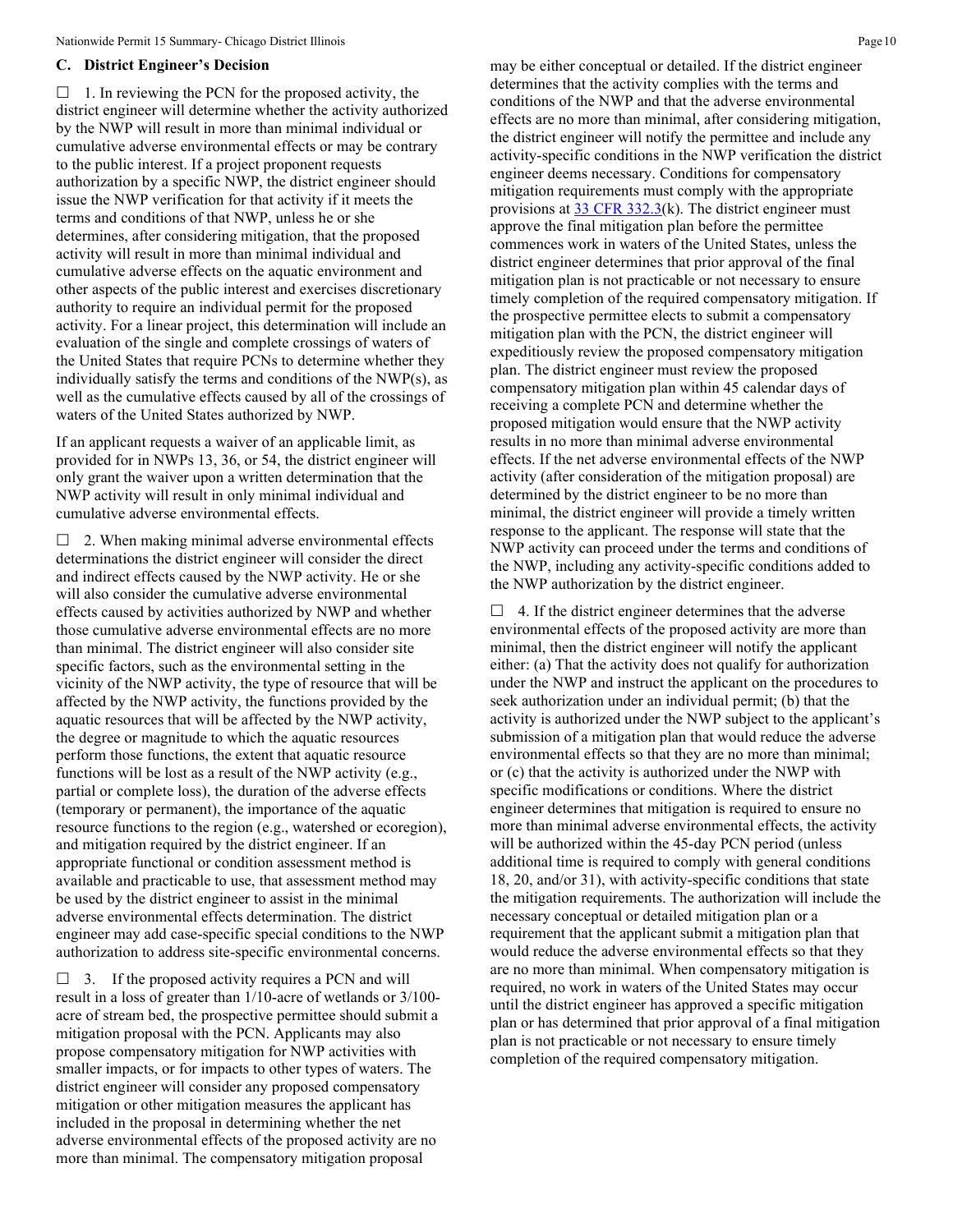## D. **Further Information**

1. District engineers have authority to determine if an activity complies with the terms and conditions of an NWP.

2. NWPs do not obviate the need to obtain other federal, state, or local permits, approvals, or authorizations required by law.

3. NWPs do not grant any property rights or exclusive privileges.

4. NWPs do not authorize any injury to the property or rights of others.

5. NWPs do not authorize interference with any existing or proposed Federal project (see general condition 31).

## E. **Definitions**

**Best management practices (BMPs)**: Policies, practices, procedures, or structures implemented to mitigate the adverse environmental effects on surface water quality resulting from development. BMPs are categorized as structural or nonstructural.

**Compensatory mitigation**: The restoration (re-establishment or rehabilitation), establishment (creation), enhancement, and/or in certain circumstances preservation of aquatic resources for the purposes of offsetting unavoidable adverse impacts which remain after all appropriate and practicable avoidance and minimization has been achieved.

**Currently serviceable**: Useable as is or with some maintenance, but not so degraded as to essentially require reconstruction.

**Direct effects**: Effects that are caused by the activity and occur at the same time and place.

**Discharge**: The term "discharge" means any discharge of dredged or fill material into waters of the United States.

**Ecological reference:** A model used to plan and design an aquatic habitat and riparian area restoration, enhancement, or establishment activity under NWP 27. An ecological reference may be based on the structure, functions, and dynamics of an aquatic habitat type or a riparian area type that currently exists in the region where the proposed NWP 27 activity is located. Alternatively, an ecological reference may be based on a conceptual model for the aquatic habitat type or riparian area type to be restored, enhanced, or established as a result of the proposed NWP 27 activity. An ecological reference takes into account the range of variation of the aquatic habitat type or riparian area type in the region.

**Enhancement**: The manipulation of the physical, chemical, or biological characteristics of an aquatic resource to heighten, intensify, or improve a specific aquatic resource function(s). Enhancement results in the gain of selected aquatic resource function(s), but may also lead to a decline in other aquatic resource function(s). Enhancement does not result in a gain in aquatic resource area.

**Establishment (creation):** The manipulation of the physical, chemical, or biological characteristics present to develop an aquatic resource that did not previously exist at an upland site. Establishment results in a gain in aquatic resource area.

**High Tide Line**: The line of intersection of the land with the water's surface at the maximum height reached by a rising tide. The high tide line may be determined, in the absence of actual data, by a line of oil or scum along shore objects, a more or less continuous deposit of fine shell or debris on the foreshore or berm, other physical markings or characteristics, vegetation lines, tidal gages, or other suitable means that delineate the general height reached by a rising tide. The line encompasses spring high tides and other high tides that occur with periodic frequency but does not include storm surges in which there is a departure from the normal or predicted reach of the tide due to the piling up of water against a coast by strong winds such as those accompanying a hurricane or other intense storm.

**Historic Property**: Any prehistoric or historic district, site (including archaeological site), building, structure, or other object included in, or eligible for inclusion in, the National Register of Historic Places maintained by the Secretary of the Interior. This term includes artifacts, records, and remains that are related to and located within such properties. The term includes properties of traditional religious and cultural importance to an Indian tribe or Native Hawaiian organization and that meet the National Register criteria (36 CFR part 60).

**Independent utility**: A test to determine what constitutes a single and complete non-linear project in the Corps Regulatory Program. A project is considered to have independent utility if it would be constructed absent the construction of other projects in the project area. Portions of a multi-phase project that depend upon other phases of the project do not have independent utility. Phases of a project that would be constructed even if the other phases were not built can be considered as separate single and complete projects with independent utility.

**Indirect effects**: Effects that are caused by the activity and are later in time or farther removed in distance, but are still reasonably foreseeable.

**Loss of waters of the United States**: Waters of the United States that are permanently adversely affected by filling, flooding, excavation, or drainage because of the regulated activity. The loss of stream bed includes the acres of stream bed that are permanently adversely affected by filling or excavation because of the regulated activity. Permanent adverse effects include permanent discharges of dredged or fill material that change an aquatic area to dry land, increase the bottom elevation of a waterbody, or change the use of a waterbody. The acreage of loss of waters of the United States is a threshold measurement of the impact to jurisdictional waters for determining whether a project may qualify for an NWP; it is not a net threshold that is calculated after considering compensatory mitigation that may be used to offset losses of aquatic functions and services. Waters of the United States temporarily filled, flooded, excavated, or drained, but restored to pre-construction contours and elevations after construction, are not included in the measurement of loss of waters of the United States. Impacts resulting from activities that do not require Department of the Army authorization, such as activities eligible for exemptions under section 404(f) of the Clean Water Act, are not considered when calculating the loss of waters of the United States.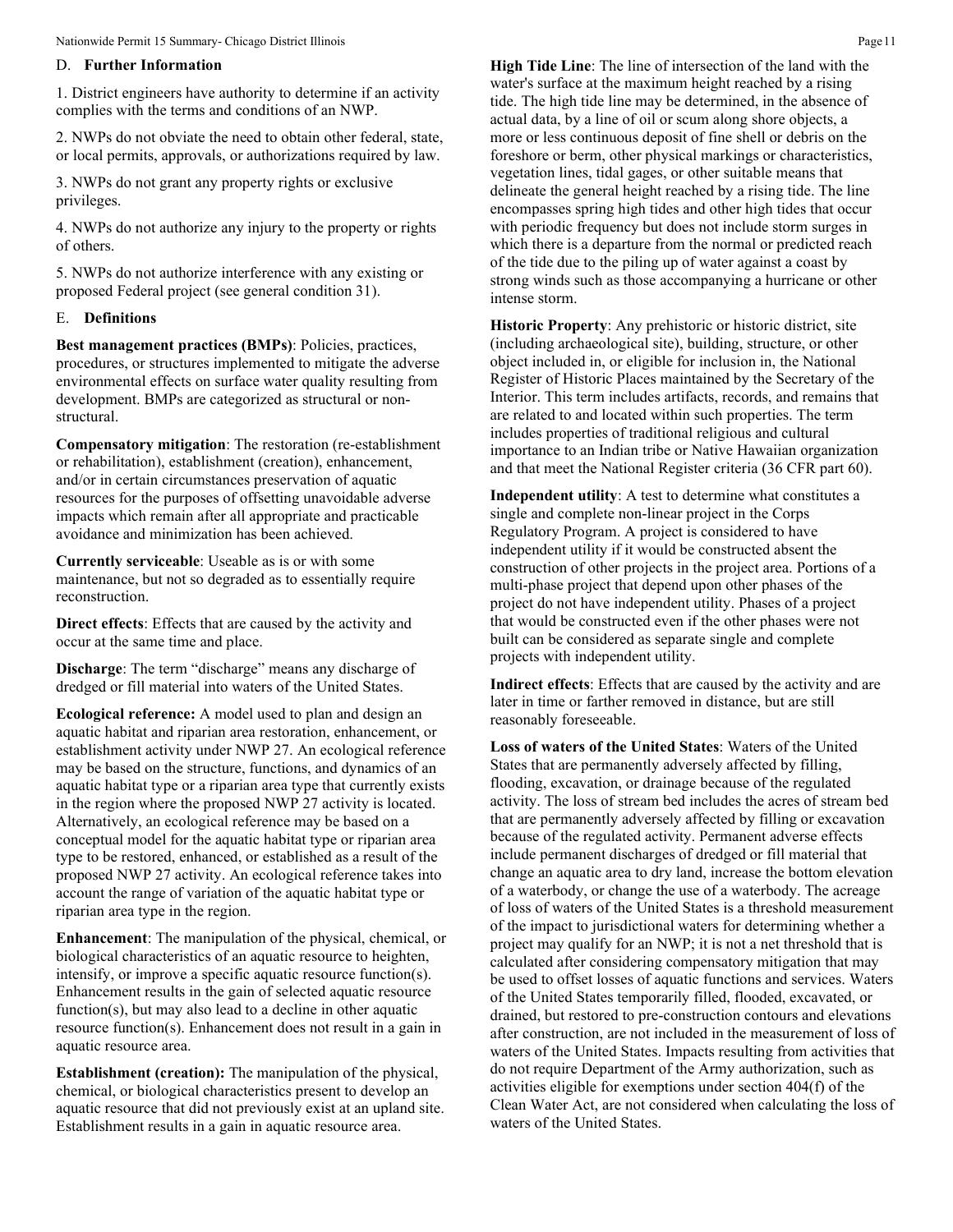Nationwide Permit 15 Summary- Chicago District Illinois Page 12

**Navigable waters:** Waters subject to section 10 of the Rivers and Harbors Act of 1899. These waters are defined at 33 CFR part 329.

**Non-tidal wetland**: A non-tidal wetland is a wetland that is not subject to the ebb and flow of tidal waters. Non-tidal wetlands contiguous to tidal Start Printed Page 57394waters are located landward of the high tide line (i.e., spring high tide line).

**Open water:** For purposes of the NWPs, an open water is any area that in a year with normal patterns of precipitation has water flowing or standing above ground to the extent that an ordinary high water mark can be determined. Aquatic vegetation within the area of flowing or standing water is either non-emergent, sparse, or absent. Vegetated shallows are considered to be open waters. Examples of "open waters" include rivers, streams, lakes, and ponds.

**Ordinary High Water Mark**: The term ordinary high water mark means that line on the shore established by the fluctuations of water and indicated by physical characteristics such as a clear, natural line impressed on the bank, shelving, changes in the character of soil, destruction of terrestrial vegetation, the presence of litter and debris, or other appropriate means that consider the characteristics of the surrounding areas.

**Perennial stream**: A perennial stream has surface water flowing continuously year-round during a typical year.

**Practicable**: Available and capable of being done after taking into consideration cost, existing technology, and logistics in light of overall project purposes.

**Pre-construction notification:** A request submitted by the project proponent to the Corps for confirmation that a particular activity is authorized by nationwide permit. The request may be a permit application, letter, or similar document that includes information about the proposed work and its anticipated environmental effects. Pre-construction notification may be required by the terms and conditions of a nationwide permit, or by regional conditions. A preconstruction notification may be voluntarily submitted in cases where pre-construction notification is not required and the project proponent wants confirmation that the activity is authorized by nationwide permit.

**Preservation**: The removal of a threat to, or preventing the decline of, aquatic resources by an action in or near those aquatic resources. This term includes activities commonly associated with the protection and maintenance of aquatic resources through the implementation of appropriate legal and physical mechanisms. Preservation does not result in a gain of aquatic resource area or functions.

**Re-establishment**: The manipulation of the physical, chemical, or biological characteristics of a site with the goal of returning natural/historic functions to a former aquatic resource. Re-establishment results in rebuilding a former aquatic resource and results in a gain in aquatic resource area and functions.

**Rehabilitation**: The manipulation of the physical, chemical, or biological characteristics of a site with the goal of repairing natural/historic functions to a degraded aquatic resource. Rehabilitation results in a gain in aquatic resource function, but does not result in a gain in aquatic resource area.

**Restoration**: The manipulation of the physical, chemical, or biological characteristics of a site with the goal of returning natural/historic functions to a former or degraded aquatic resource. For the purpose of tracking net gains in aquatic resource area, restoration is divided into two categories: Reestablishment and rehabilitation.

**Riffle and pool complex**: Riffle and pool complexes are special aquatic sites under the 404(b)(1) Guidelines. Riffle and pool complexes sometimes characterize steep gradient sections of streams. Such stream sections are recognizable by their hydraulic characteristics. The rapid movement of water over a course substrate in riffles results in a rough flow, a turbulent surface, and high dissolved oxygen levels in the water. Pools are deeper areas associated with riffles. A slower stream velocity, a streaming flow, a smooth surface, and a finer substrate characterize pools.

**Riparian areas**: Riparian areas are lands next to streams, lakes, and estuarine-marine shorelines. Riparian areas are transitional between terrestrial and aquatic ecosystems, through which surface and subsurface hydrology connects riverine, lacustrine, estuarine, and marine waters with their adjacent wetlands, non-wetland waters, or uplands. Riparian areas provide a variety of ecological functions and services and help improve or maintain local water quality. (See general condition 23.)

**Shellfish seeding**: The placement of shellfish seed and/or suitable substrate to increase shellfish production. Shellfish seed consists of immature individual shellfish or individual shellfish attached to shells or shell fragments (i.e., spat on shell). Suitable substrate may consist of shellfish shells, shell fragments, or other appropriate materials placed into waters for shellfish habitat.

**Single and complete linear project:** A linear project is a project constructed for the purpose of getting people, goods, or services from a point of origin to a terminal point, which often involves multiple crossings of one or more waterbodies at separate and distant locations. The term "single and complete project" is defined as that portion of the total linear project proposed or accomplished by one owner/developer or partnership or other association of owners/developers that includes all crossings of a single water of the United States (i.e., a single waterbody) at a specific location. For linear projects crossing a single or multiple waterbodies several times at separate and distant locations, each crossing is considered a single and complete project for purposes of NWP authorization. However, individual channels in a braided stream or river, or individual arms of a large, irregularly shaped wetland or lake, etc., are not separate waterbodies, and crossings of such features cannot be considered separately.